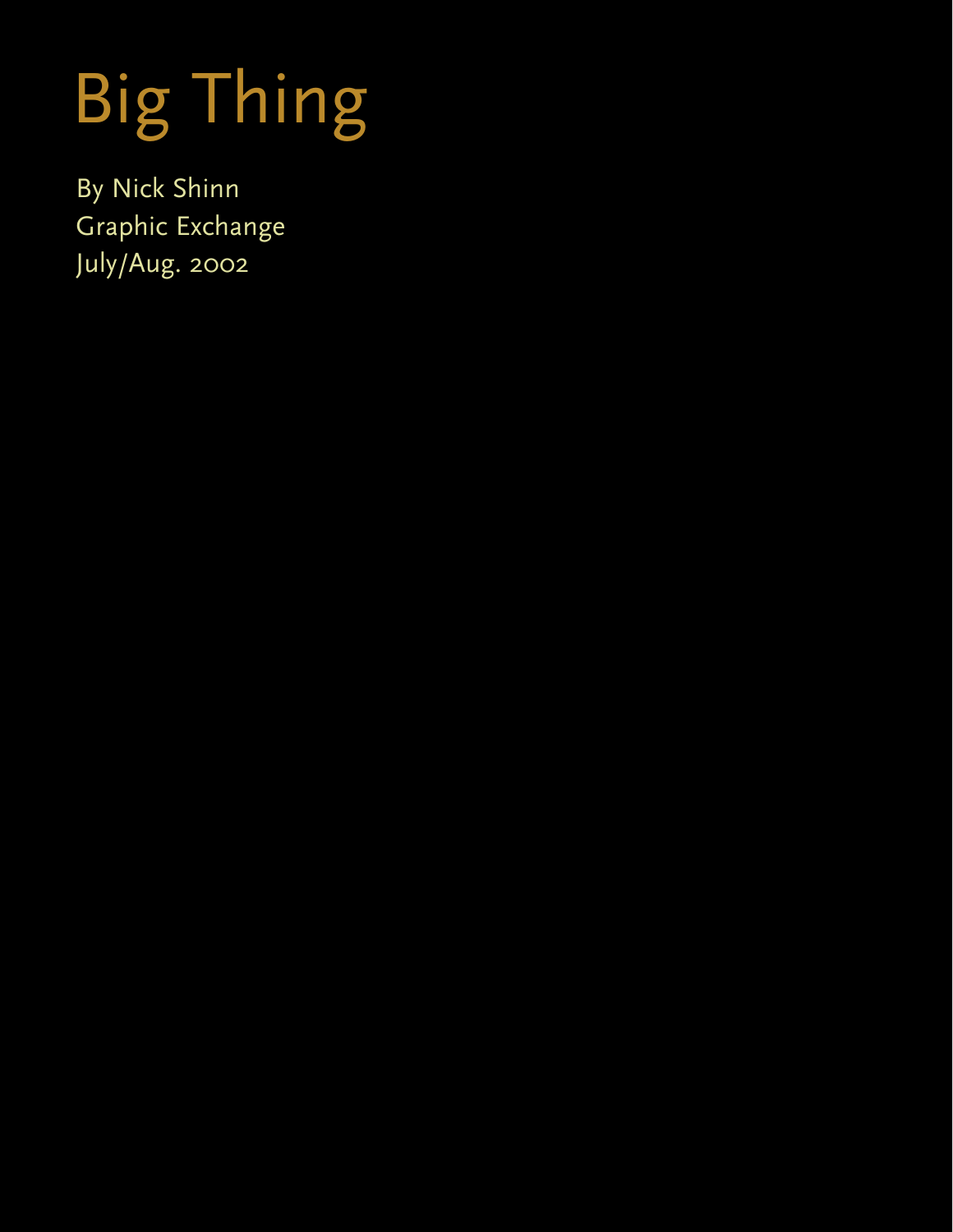# OpenType is an awesome font format. Based on Unicode, and created by Microsoft and Adobe, it will inevitably become a universal standard sooner or later. By Nick Shinn **the Contract System**

It's a Babel out there.

A single weight of a popular typeface can exist in many versions, each required to work in different circumstances. There are formats for different operating systems (Mac/PC), and for different software (TrueType/Type 1). There are encodings for different langauges (Latin/Central European/Greek/etc). For expert typography (alternate figures, small caps, etc) additional fonts are needed.

**Beal** 

**Real**

With OpenType, one big font does it all. A full-featured OT font is around 150k in size, and contain about 500 glyphs.

### GENESIS

Adobe introduced the Type 1 font in 1984, and this format became the standard for the graphics industry, on the Macintosh. Microsoft's TrueType then came along to dominate the PC world.

More sophisticated formats—Apple's GX, and Adobe's Multiple Master—were launched in the early '90s, but failed.

In 1996 rivals Adobe and Microsoft teamed up to create OpenType, a singleplatform format based on Unicode, the multi-lingual international standard of character encoding founded in 1991.

In 1999, Adobe stopped making new Type 1 and Multiple Master fonts. In 2000, the first OpenType fonts were released.

OpenType fulfills the visionary goals of its architects, but its widespread implementation faces significant hurdles, such as QuarkXPress, a lack of exciting new fonts, and the poor design of the Open-Type controls in InDesign.

### ONE FILE FITS ALL

The benefits of a cross-platform format are simpler font management and the removal of text corruptions that occur when encodings don't match, such as the **fi** ligature from a Mac file that becomes **?** on a PC.

With its large size, an OpenType font easily accommodates the standard range of



western characters, as well as international characters such as the euro and the litre, accented characters for Central European languages such as Croatian and Polish, and even Cyrillic and Greek characters.

Perhaps the most significant development of OpenType is for Arabic. With a set-up of Arabic OpenType fonts, Microsoft Word, and Windows 2000, it's possible to set the full range of contextual modifications to character forms that are essential to written Arabic. Hopefully, this will bring East and West closer together.

Further down this road, OpenType leads to the possibility of a universal translator. Beam me up!

### VIRTUOSITY ENABLED

In the aesthetic dimension, an OpenType font may include, as alternate glyphs, all the traditional typographic niceties—oldstyle figures, true small caps, fractions, swashes, superiors, inferiors, ornaments, and optical scaling. All manner of ligatures also, for contextual adjustments to otherwise rigid letterforms. This feature of OpenType is manipulated on the fly by In-Design, substituting the appropriate glyph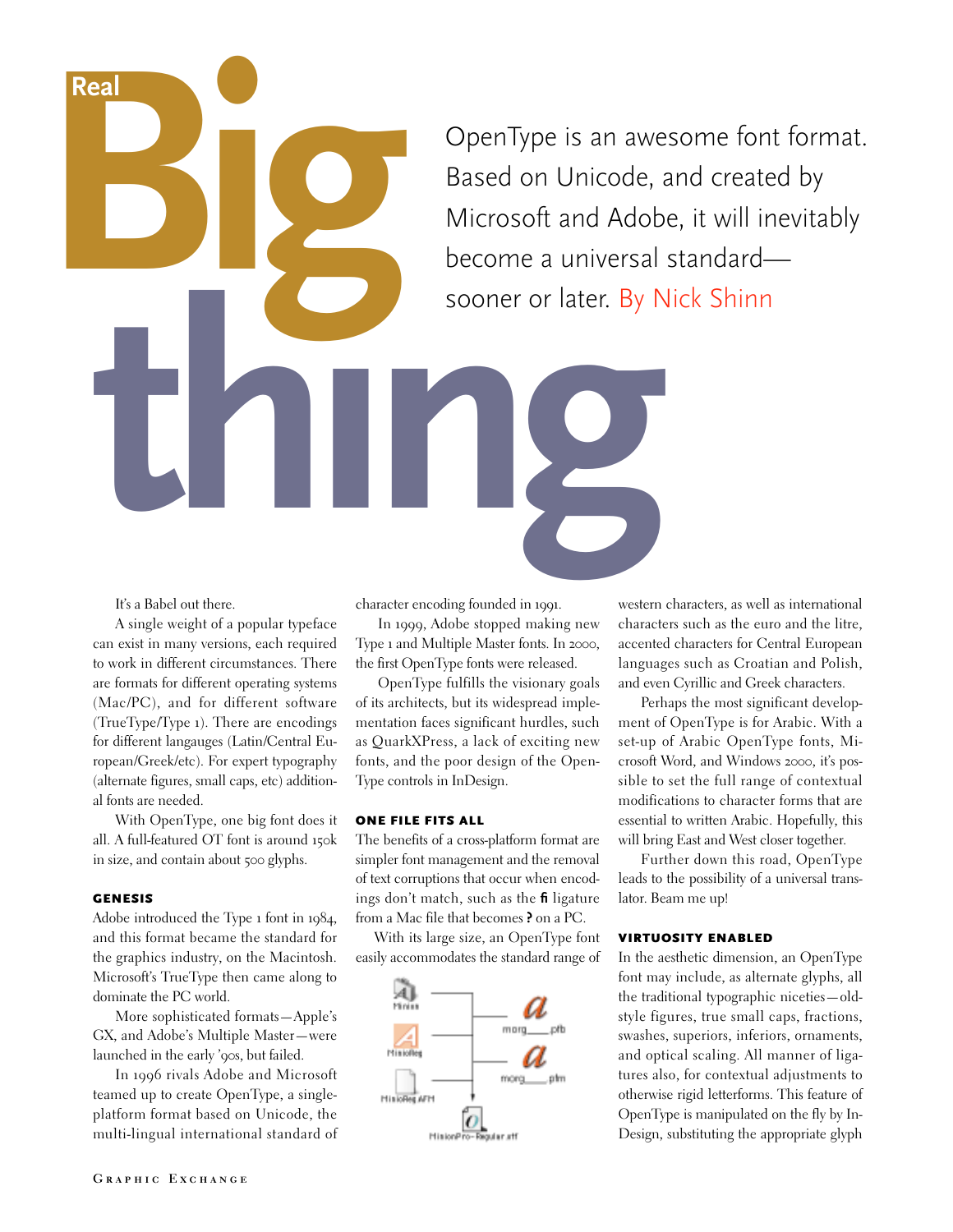| Glypha<br><b>Entire Font</b><br>۰ |                  |     |     |     |                          |             |    |                          |                          |                      |           |     |              |     |                |           |     |        |                      |
|-----------------------------------|------------------|-----|-----|-----|--------------------------|-------------|----|--------------------------|--------------------------|----------------------|-----------|-----|--------------|-----|----------------|-----------|-----|--------|----------------------|
| Show:                             |                  | y3  |     |     |                          |             | ×  |                          |                          |                      |           |     |              |     |                |           |     |        |                      |
|                                   | ŗ                |     | #   | s   | 96                       | Еď          |    |                          |                          | ÷                    | $\ddot{}$ | ×   |              |     |                | 0         | 1   | 2      | 3                    |
| 4                                 | 5                | 6   | 7   | 8   | 9                        | J           | i  | c                        | ÷                        | x                    | ₹         | ω   | A            | В   | C              | D         | E   | F      | G                    |
| Η                                 | Ι                | I   | K   | L   | М                        | Ν           | Ο  | Р                        | 0                        | R                    | S         | Ť   | U            | V   | W              | Χ         | Υ   | Z      |                      |
| ١                                 | 7                | ٨   |     | ú,  | a                        | b           | с  | d                        | ĉ                        |                      | g         | b   | i            | 1   | k              | l         | 192 | п      | 0                    |
| Þ                                 | q,               | Г   | 5   | t   | И                        | v           | w  | x                        | у                        | z                    |           |     | Ì            | ma  | ι              | ¢         | £   | ł      | ¥                    |
| $\dot{f}$                         | §                | ¤   | ٠   | a.  | ĸ                        | ¢           | Þ  | fi                       | fl                       |                      | ÷         | ₽   | i.           | ٠   | ٠              | 3         | ×   | ×      | ×                    |
| $\cdots$                          | 960              | ê.  | ×,  | ×   | $\alpha$                 | $\sim$      | ×, | v                        | $\scriptstyle\rm II$     | $\scriptstyle\rm II$ | $\alpha$  |     | $\sim$       | ¢.  | ٠              |           | £   | a      | Ł                    |
| Ø                                 | Œ                | ö   | æ   | 1   | ł                        | ø           | œ  | ß                        | t                        | ⇥                    | μ         | TМ  | Ð            | 1/2 | ±              | Þ         | ₩   | ÷      | п<br>п               |
| ÷                                 | Ď                | 驺   | 2   | ø   | $\overline{\phantom{a}}$ | δ           | ×  | 3                        | O                        | Λ                    | A         | Α   | Α            |     | Α              | Ç         | É   | Ê      | Ë                    |
| È                                 | I                | Î   | Ϊ   | Ì   | Ν                        | Ó           | Ô  | Ö                        | Ò                        | Ο                    | Š         | Ú   | Û            | Ü   | Ù              | Ý         | Ÿ   | Ž      | á                    |
| â                                 | a                | ā   | ä   | ā   | ¢                        | $\acute{e}$ | ê  | ë                        | è                        | í                    | i         | ï   | ì            | ñ   | ó              | ô         | 0   | ò      | ō                    |
| š                                 | ū                | û   | u   | ū   | ý                        | v           | ž  | s,                       | 8                        | ť                    | y         | ×.  | $\mathbb{R}$ | o   | Ι              | 2         | 3   | 4      | 5.                   |
| 6                                 | 7                | 8   | 9,  | ×   |                          | à.          | a  | b                        | 4                        | d                    | e         | i   | ı            | 332 | w              | o         | r   | s      | t                    |
| ff                                | ffi              | fft | c   | y   |                          | ¢           | Rφ | ¢                        | $\overline{\phantom{m}}$ | $\frac{1}{2}$        | ₩         | ₩   | 骀            | 7/8 | 14             | 衫         | o   | 4      | 5                    |
| ó                                 | 7                | 8   | Ÿ   | o   | 1                        | 2           | 3  | 4                        | 5                        | 6                    | 7         | 8   | 9            | ¢   | s              | ×         | ×   |        | Α                    |
| $\hat{d}$                         | $\boldsymbol{d}$ |     | ž   | D   | Đ                        | É           | Ė  | E                        | Ę                        | G                    | Ģ         | Ĩ   | I            |     |                |           | Ľ   | Ń      | Ň                    |
| Ņ                                 | Ο                | Ο   | Ŕ   | Ŕ   | Ŗ                        | Ś           | Ş  | Ş                        | Î                        | Ţ                    | Ú         | U   | U            | U   | Ζ              | Ż         | İ   | ā      | ã                    |
| ą                                 | ć                | č   | ď   | đ   | ě                        | ê           | ē  | ę                        | ğ                        | ģ                    | ī         | ţ   | k            | ĺ   | ľ              |           | ń   | Ĥ      | п                    |
| ő                                 | Õ                | ŕ   | ř   | ľ   | ś                        | ş           | ş  | ť                        | ţ                        | ū                    | ū         | ų   | ū            | ź   | ż              | I         | Δ   | Ω      | π                    |
| €                                 | l                | e   | д   | П   | Σ                        | ٠           | ν  | OO.                      | I                        | P6                   | uń.       | ś   | ≥            | 0   | $\sim$         |           |     |        |                      |
| ÷                                 |                  |     |     |     |                          |             |    |                          |                          | h                    | Ø         | 0   | 1            | 2   | 3              | 4         | 5   | ċ<br>6 | ×<br>7               |
| 8                                 | 9                | %   | 960 | о   | Ι.                       | 2.          | 3  | 4.                       | p.<br>5                  | 6                    | 7         | 8   | 9            | e   | €              | f         | #   | £      | ¥                    |
| \$                                | ¢                | 0   | 1   | 2   | з                        | 4           | 5  | 6                        | 7                        | 8                    | 9         | p   | ٠            | ¢   | s              |           | ť   | J      | o                    |
| 1                                 | 2                | Ĵ   | 4   | 5   | 6                        | 7           | 8  | Ü                        | ×                        |                      | ¢         | s   |              | l   | J              |           |     |        | Ĩ                    |
|                                   | Ì                |     | ë   | ĸ   | ×                        | ¢           | Þ  | $\overline{\phantom{0}}$ |                          |                      | ٠         | @   | Et           |     | $\hat{\theta}$ | ₫         | Tb  | ſb     | It                   |
| Ω                                 |                  | ſł  | c A | B   |                          | D           | ε  | F                        | G                        | H                    | I         | 7   | К            |     | M              |           | Ο   | P      | Q                    |
| R                                 | S                | Г   | U   | v   | W                        | cΧ          | 2  | z                        | Тb                       | c A                  | ]cA       | €A  |              | 4   |                |           | έ   | Ê      | Ë                    |
| ε                                 | l                |     |     | 1   | N                        | Ο           | Ó  | Ö                        | Ο                        | Ο                    | \$        | Ú   | U            | U   | U              | Ŷ         | Υ   | z      | Å                    |
| c A                               | Ą                |     | Č   | Ď   | Ð                        | Ĕ           | έ  | έ                        | Ë                        | Ę                    | Ğ         | G   | Ī            | Į   | Ķ              |           | L,  | L      | N                    |
|                                   |                  | Ŏ   | Ő   | Ō   | Ŕ                        | Ř           | R  | Š                        | Š                        | Š                    | Ť         | Ţ   | Ū            | Ū   | Ū              | Ų         | Ů   | Ũ      |                      |
|                                   | ĺ                | k   | ν   | w   | ğ                        | ⊛           | 囸  | 6                        | conco                    | 魙                    | য়ু≅      | 552 | 聚            | 點   | 灦              | 謬         | 黥   |        | 9                    |
|                                   | Ø                | 屩   | 讚   | ≂   | 德                        | Ŗ           | ĕ  | 92                       |                          | Ã.                   | 霥         | ¢   | þ            | 麔   | 蠱              | 鄒         | S   | 6      | 殧                    |
|                                   | 飋                | ⊗   | 鹽   | 610 |                          | 鰹           | 鹭  | $\mathcal{N}$            |                          | ₩                    | 濲         | 钖   | ۲            |     |                | 器典题       |     |        | 医婴                   |
| Ð                                 |                  | £   | ŁĒ  |     |                          |             | Ъ  |                          | $\hbar/E$                | Ø                    | Ţ         | ŤЬ  | Ţђ           | Īb. |                |           |     |        |                      |
| Adobe Cazion Pro                  |                  |     |     |     |                          |             |    |                          |                          |                      |           |     |              |     |                | $=$ Halic |     |        | $\frac{1}{\sqrt{2}}$ |



### **Cornucopia of glyphs**

Adobe's standard OpenType character set has 246 members, replacing the ISO-Adobe set and adding the euro, estimate, litre, and 14 Mac "symbol" characters. Beyond that it's up to the type designer what to include. Different combinations of alternates are applicable through the OpenType menu (see over) via InDesign and Photoshop, for instance "Swash" or "Fractions". Other glyphs, such as "Th" and the ornaments shown here, are inserted manually.

### Adobe Caslon Pro Italic contains 674 glyphs:

| • Latin capitals                                                                             | • Figures             |
|----------------------------------------------------------------------------------------------|-----------------------|
| • Swash capitals                                                                             | Lining tabular        |
| • Latin lowercase                                                                            | Lining proportional   |
| • Latin lowercase alts                                                                       | Oldstyle tabular      |
| Swash                                                                                        | Oldstyle proportional |
| <b>Superiors</b>                                                                             | Superscript           |
| • Latin ligatures                                                                            | Scientific Inferior   |
| • Currency                                                                                   | Numerator             |
| • Punctuations & marks                                                                       | Denominator           |
| • Ornaments & dingbats                                                                       | <b>Fractions</b>      |
|                                                                                              | Mathematic operators  |
| There are no small caps in this italic font.<br>But it does include the archaic long s, with |                       |

italic font. long s, with ligatures. As an indication of the sheer scope of OpenType, the format contains a "hist" feature which could be used to automate the necessary substitution for 18th Century setting, although there is as yet no corresponding attribute in InDesign—wouldn't that be wicked!

when cued by a particular sequence of coded characters. In a traditional serifed face, eg. *Minion* or *Adobe Caslon,* this gives set text a well-mannered subtlety. In a script (*Zapfino, Caflisch*), the text appears convincingly handwritten.

A far cry from the 128 characters of ascii, or the 256 glyphs in a PostScript font, there are a possible 65,000 glyphs in

an OpenType font! In theory, separate word-glyphs could be created for complete vocabularies—an impossible task for a type designer, but not beyond the scope of a robotic software app. That tool already exists—Robofog—so it will be interesting to see the OpenType version of the van Blokland/van Rossum face *Kozmik*, later this year. One day someone will inject motion into an OpenType font, and each idiosyncratic character will Flash to life.

But to return to reality, it's worth mentioning that text set in OpenType, no matter how many ligatures, is fully editable.

### PLUS ÇA CHANGE

While the sheer number of glyphs seems limitless, in practice OpenType fonts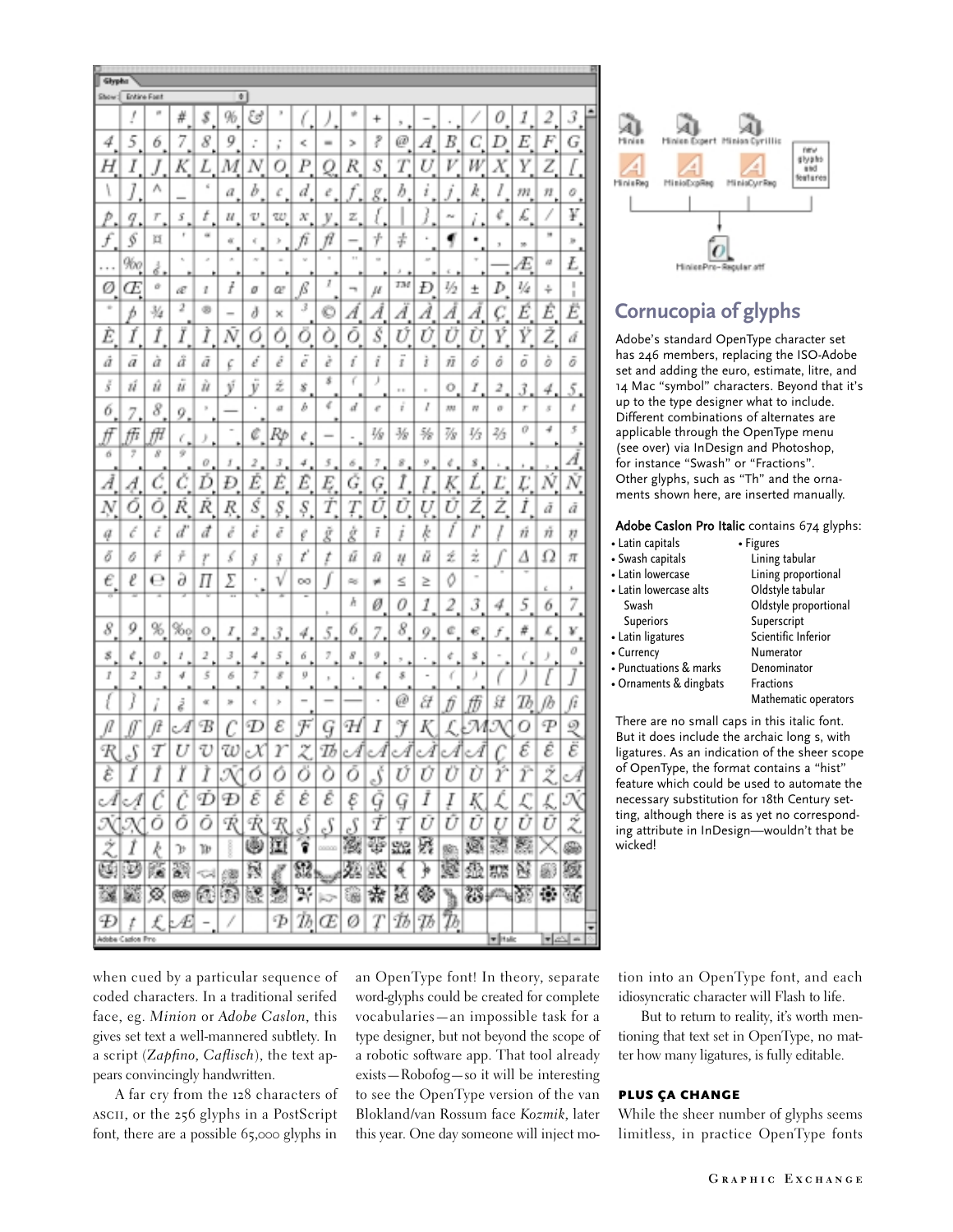## **One code** to rule them all

Comparable to the Human Genome Project, Unicode provides a "unique, universal, uniform" code for every character in almost every language of the world, as well as for symbols such as the Euro. In Unicode, characters are defined as "the smallest semantic units of a language," and glyphs as "the specific form characters can take in a font".

This distinction means that with OpenType fonts, expert typographic features can be applied to text without altering the base Unicode character values, facilitating spellchecking, importing/exporting, and copying.

The relationship between characters and glyphs varies:



## **Simplify** tricky typography

Waffle

Type 1: Three fonts required, with special keying for the ffl ligature: *Adobe Garamond Italic, Expert Italic,* and *Alternate Italic.*

OpenType: *Adobe Garamond Pro Italic,* with OpenType "Swash" attribute applied. The text remains editable.

# SIZE:  $19\frac{1}{2}$ "

Type 1: Small Cap and Expert fonts, with special keying for the fraction. OpenType: One font, with standard keying, and OT "fraction" attribute applied.

# Thirsty Thirsty

Top: *Adobe Caslon Pro* with OpenType "Discretionary ligatures" attribute. BOTTOM: The "Th" ligature is applied by default ("Ligatures" in the styling palette). work, seamlessly, just like any other font on your hard drive. Adobe has converted most of its library into *Standard* OpenType fonts that contain almost exactly the same characters as a regular font, and these will have the primary OpenType benefit of cross-platform usefulness.

So far only 14 Adobe typefaces have been given the superior *Pro* designation, with expert features supported by software such as InDesign and Photoshop. These are mainly Multiple Master conversions.

While Adobe has produced the vast majority of OpenType faces, two of the most interesting come from elsewhere. Zuzana Licko's *Mrs Eaves* was, of course, a prime candidate; Licko had already (1996) created a menagerie of bizarre ligatures for her riff on Baskerville, activated by the proprietary LigatureMaker software. More recently, House Industries designed *Simian* as an OpenType font, with all-cap ligatures that relate not so much to the traditional typographic source of ligatures, the written word, but rather to lettered logotypes.

Adobe, or is it ITC, has not yet gone to town on *Avant Garde,* for which Herb Lubalin designed a fine collection of his trademark ultra-tight ligatures.

### THE COUNTER FORCES

So much for hype. To sum up, OpenType provides the benefits of cross-platform consistency, improved language support, and the capability of expert typography.

But this vision of excellence is clouded by practicality.

Idealism is a hard sell, even at par. And OpenType fonts cost more. Sure, the extra features are a good value, but for the average typographer, who works on one platform and in one language, the perception is that you're paying for stuff you don't need. Nonetheless, there are significant markets, such as fine book publishing. John D. Berry has used *Minion Pro* for a large book of poetry and found it a timesaver (*Putting OpenType Through Its Paces, www.creativepro.com/story/feature/16934.html*). Government organizations, particularly those that deal with

### Mrs Eaves Smart Ligatures

AA Æ A/ MB MD ME FF FI FL **HELAMNKNTOCOGOO** Œ E Œ R TT TW TY Th UB UD UL UP UR VA ae ae cky ct ee fb fh fi fj fl fr ft fy ff ffb ffh ffi ffi ffl ffr fft ffy gg gi gy ggy ip it ky oe œ py sp s is st tw ty tt tty ""''!? & A B C ... a b c ... 123...

many languages, will take to the format. With OpenType fonts on Windows XP, Windows NT 4, Windows 2000, or Mac OS X, it's possible to change keyboards (i.e. keyboard drivers) in mid text, switching from, say, English (Latin) to Croatian (CE) copy without missing a beat.

### CHANGE-OPHOBIA

Quite apart from functionality is the question of inertia. If you already know how to do something (such as work with Latin and CE fonts), the inconvenience of even a small change will mitigate against the move to a more productive workflow.

On the question of cost: OpenType fonts are a good value compared with Post-Script or TrueType, *if you're buying a new typeface.* But persuading your boss (or yourself) to replace a typeface you already have is tough. And if you want expert features and don't use InDesign, forget it.

### WAITING FOR QUARK

The largest impediment to the widespread adoption of OpenType is the indifferent role of QuarkXPress, which, from the vantage point of almost complete domination of the market for page layout software, is in no rush to support the big gizmo of its only feasible competitor, Adobe's InDesign.

Of course, OpenType fonts work just as well as Type 1 in QuarkXPress, with added cross-platform benefits, but the expert typographic features are inaccessible.

### INDESIGN INADEQUATE

Left to spearhead OpenType, InDesign fails to take advantage of its best product differentiation over XPress. While non